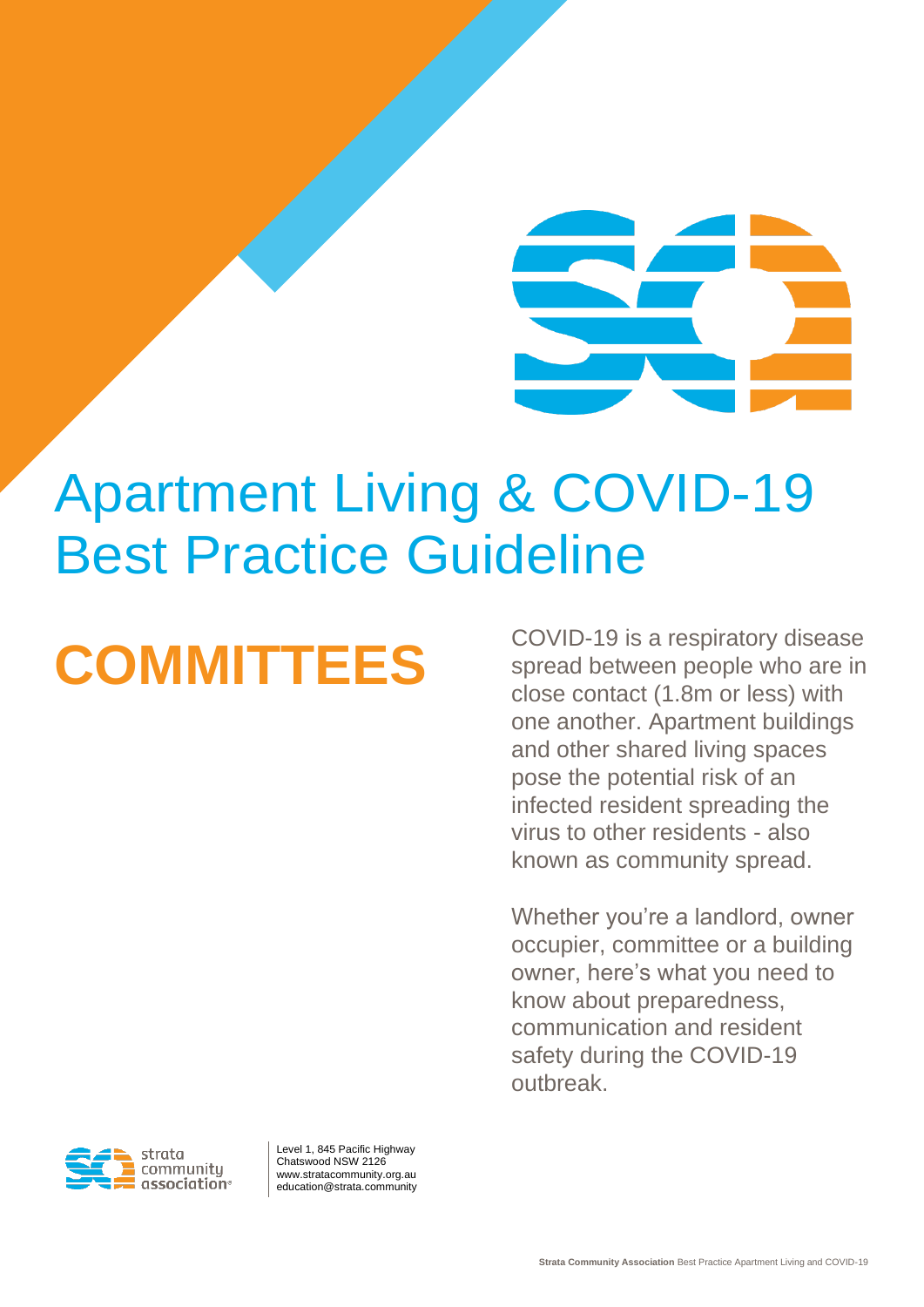

# Business Continuity and Pandemic Planning

You may already have a Business Continuity Plan but that is not enough for managing a Pandemic. A pandemic has the potential to disrupt workforces, supply chains and economic activity in the months ahead – expect for at least 6 months. So, it is with a sense of urgency that you need to review and update your business continuity plans to ensure their operational resiliency. Modelling suggests that you should plan for at least 40% of your workforce to not be capable of work; either having contracted the virus or it being necessary for them to support other family members who have contracted the virus.

To protect your workforce and help ensure its continued productivity, it is critical to:

- » Establish a strategy that enables employees to continue to function without endangering them. This may mean employees work from home. You need to ascertain if they have all the right equipment – computer, screens, suitable chair, internet coverage and band width and a safe working environment. You can utilise this [working from home policy template](https://www.strata.community/documents/item/1359) <sup>1</sup> as well as this [working from home checklist](https://www.strata.community/documents/item/1358)<sup>1</sup> to help develop a strategy.
- » Have a plan to ensure social distancing of employees during working hours and to isolate employees should the threat of possible infection arise.
- » Identify how you will protect staff if you continue with face to face meetings.
- » Verify that you have the tools, technology, capacity, and security measures in place to support a large remote workforce.
- » Review your Human Resource policies to ensure employees will not be personally impacted if they must be quarantined for an extended period and modify any policies as appropriate to give greater flexibility to normal working arrangements.
- » Determine your priorities and the minimum staffing requirements to support these priorities, in case you need to function with a significantly reduced workforce.
- » Identify key employees and ensure other staff members have received appropriate training to comprehensively cover their absence.
- » Create a communications plan that includes providing employees and other stakeholders with regular situation updates as well as actions taken. Start this now if you haven't already.
- » Map your dependencies to understand where disruptions might impact your value chains.
- » Review the preparedness of your critical third parties (suppliers, vendors, service providers, etc.).
- » Identify single points of failure in your business environment.
- Start your recession planning now.

#### Footnote 1

#### For Victoria Members

SCA (VIC) is a member of VCCI and has provided these VCCI templates as a member benefit. As an SCA (VIC) Member, you may be eligible for a discount of 50% to avail your company of more business benefits offered by VCCI, subject to terms and conditions set by the Victorian Chamber of Commerce.)

#### For other members

Contact your local Business Chamber of Commerce to find out what documentation you may be able to gain access to assist your business.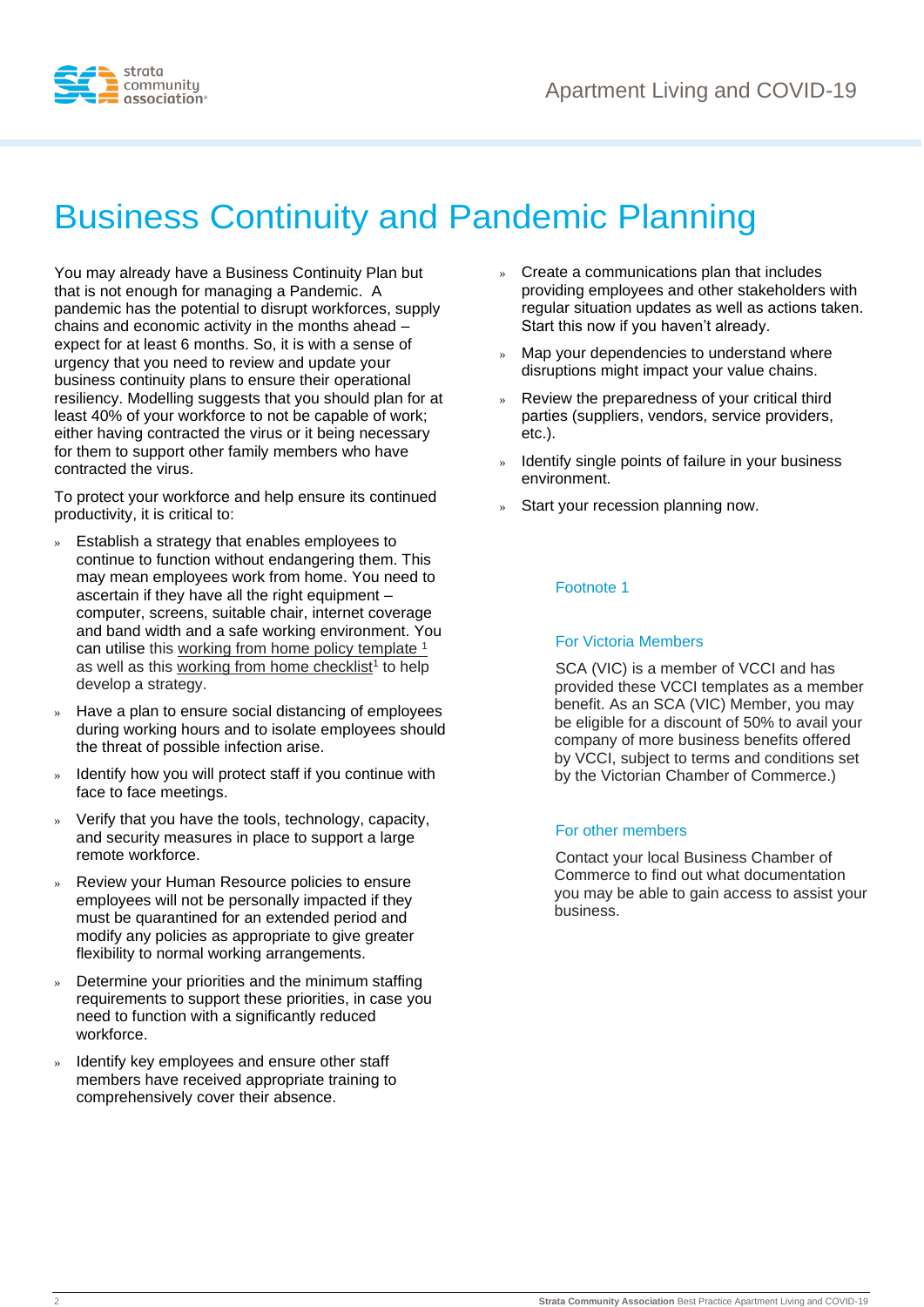



# Strata Meetings

Some Companies have already made the decision to defer Annual General Meetings (AGM) or move to online technology to conduct meetings, although may be doing so with some risk.

As the number of cases of coronavirus increases across the country, and as Government advises more details on social distancing, each Owners Corporations will need to consider whether there are risk factors which would lend themselves to a cancellation or a postponement of an AGM, such as;

- » Demographics and vulnerability of the attendees,
- The presence of confirmed or presumptive cases of coronavirus in the community;
- » The ability to arrange for social distancing in the venue of choice;
- The expected volume of attendees at the AGM.

When it is all said and done, some meetings may be considered a low risk and you may decide to proceed as planned. If so then your risk management should start with a COVID-19 Notice to be included in the meeting pack and for display at the meeting venue.

*SCA across Australia and New Zealand is liaising with Government to provide exemptions and directives where the current circumstances will impact on compliance with legislative obligations, during this challenging time; including AGMs being required to be held within 15 months of the last, any important decisions that require the affixing of the common seal and therefore witnessing of its application and reliability of management clauses and impending expiration.*

Refer to [Guidance note](https://www.strata.community/documents/item/1377) from Lavan Legal regarding holding General Meetings in the Covid Era.

# 2020 Covid-19 Meeting Procedures

#### **GENERAL:**

If you have

- 1. Any symptoms if you are at all unwell please do not attend the meeting.
- 2. Travelled overseas in the last fortnight and/or been in contact with anyone who has, please do not attend the meeting.
- 3. Been in contact with anyone who has contracted the virus please do not attend the meeting.

Instead, please attend by proxy or by electronic means (where this is possible – *more on this below*).

Before the Meeting: All attendees are requested to thoroughly wash their hands.

#### **AT THE MEETING:**

- (a) Everyone must fully and carefully wash their hands with the sanitizer when they register for the meeting.
- (b) Absolutely No Handshakes! Please use elbow or forearm bumps or just smile & nod.
- (c) No sharing of pens or documents or anything else at the meeting.
- (d) Where possible: Keep one empty chair or more between attendees.
- (e) The chair may adjourn the meeting at any time if the chair has any concern for the health of the attendees of the meeting.

We reserve the right to postpone the meeting at any time, if we see any potential health concerns for owners attending the meeting. Dependent upon all the circumstances, if the meeting has been adjourned, we may investigate the possibility of holding the meeting by "skype" or similar platform – thereby allowing all owners to attend online. If arranged, we will provide notice of such to all owners.

Thank you for your understanding and cooperation..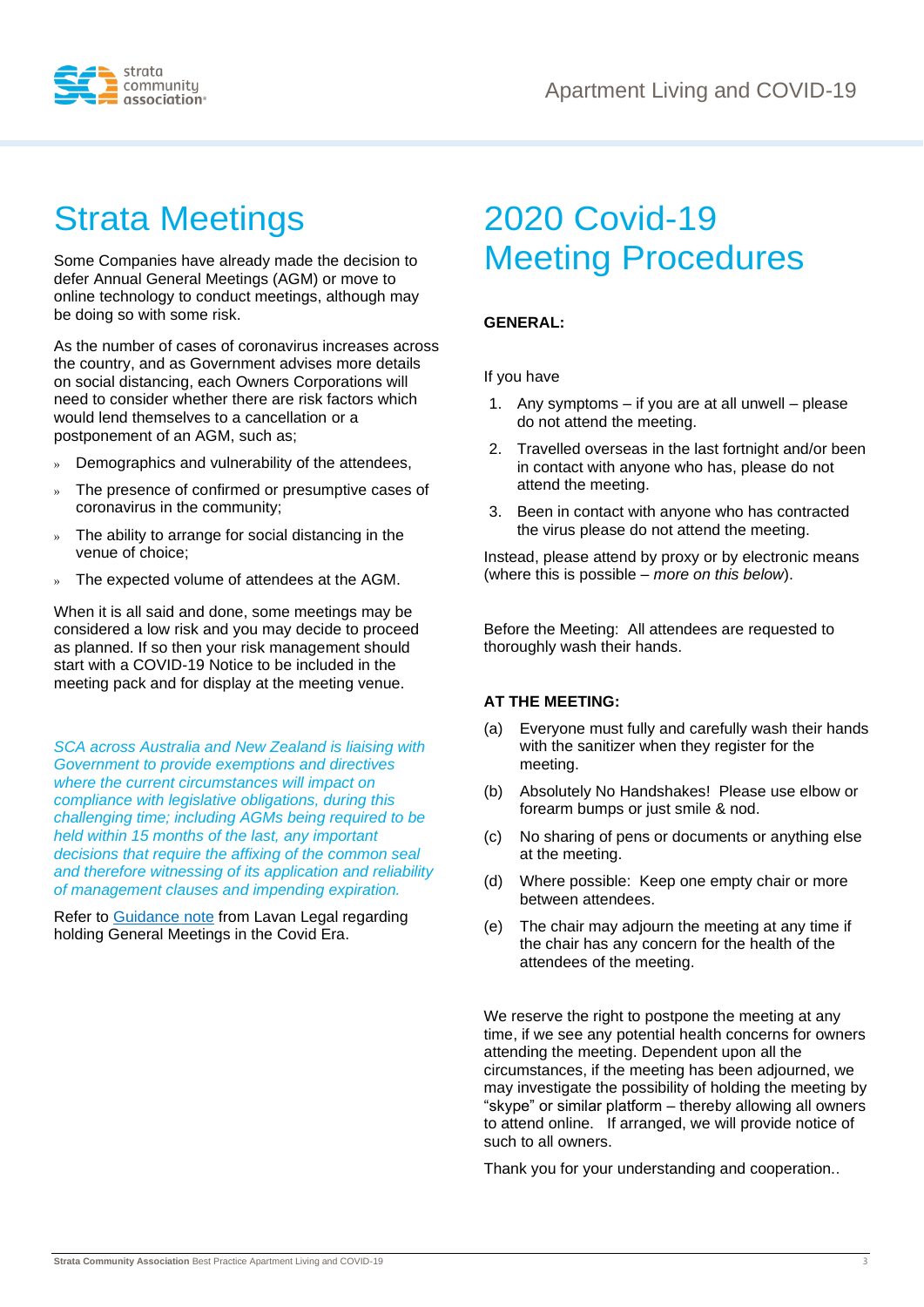

# Apartment Living and COVID-19 for Committees

### Introduction

With a large percentage of the population already living or working in a Strata Community the chances are high that you will have someone already in self-quarantine or who has tested positive for COVID-19, living in your complex. It is also likely that this Pandemic will be around for some months yet.

As our community moves to lockdown, our building occupancy will be at capacity. Our buildings include all age groups, and everyone will be home for some weeks. During this time, we need to be tolerant, considerate of others and kind to each other.

Besides increasing hygiene measures and having a building-wide plan in place, it is critical to consider suspending social gatherings, such as meet and greets, apartment complex meetings, or other activities in the building that require people to gather.

Copies of the Department of Health's advertisements for stopping the spread of the virus can be found online. These can be printed and put up in common areas around the property.

[https://www.health.gov.au/resources/publications/coron](https://www.health.gov.au/resources/publications/coronavirus-covid-19-print-ads-simple-steps-to-stop-the-spread) [avirus-covid-19-print-ads-simple-steps-to-stop-the](https://www.health.gov.au/resources/publications/coronavirus-covid-19-print-ads-simple-steps-to-stop-the-spread)[spread](https://www.health.gov.au/resources/publications/coronavirus-covid-19-print-ads-simple-steps-to-stop-the-spread)

[https://www.health.govt.nz/our-work/diseases-and](https://www.health.govt.nz/our-work/diseases-and-conditions/covid-19-novel-coronavirus)[conditions/covid-19-novel-coronavirus](https://www.health.govt.nz/our-work/diseases-and-conditions/covid-19-novel-coronavirus)

### Are residents required to disclose to the Strata Community if they are selfquarantined or infected?

At this stage it is unknown if the Health Department intends to notify a Strata Community if it has issued a notice to a person to quarantine.

However, SCA recommends all residents and their visitors undertake best practice to provide a duty not cause a hazard or interfere with quiet enjoyment.

#### **Recommendation 1:**

Health, safety and security of lot owners, occupiers of lots and others

A lot owner or occupier must not use the lot, or permit it to be used, so as to cause a hazard to the health, safety and security of an owner, occupier, or user of another lot.

#### **Recommendation 2:**

Behaviour of owners, occupiers and invitees on common property

An owner or occupier of a lot must take all reasonable steps to ensure that guests of the owner or occupier do not behave in a manner likely to unreasonably interfere with the peaceful enjoyment of any other person entitled to use the common property.

### What should we do if we are advised that someone is selfisolating or has contracted the infection?

If you are notified or become aware, you must keep the identity and specific location confidential and only disclose to parties that need to know. The parties that need to know are:

#### » **Any contractors who service the site**

This allows them to increase their own Personal Protective Equipment (PPE) protocols. They only need to know specific details if they are providing a behind the door service.

#### » **The Strata Community Manager and Building Manager as applicable**

They should be advised of which apartment in case something needs to be escalated.

» **Residents**

Place a notice on the bulletin board advising that a case has been reported. Do not provide private and confidential information. It can be just a general notice, confirming the presence of a case and to adhere to published health guidelines.

#### » **Affected Resident**

Provide details to the resident concerned as to what they must do with respect to delivery, visitors, rubbish and any other property restrictions.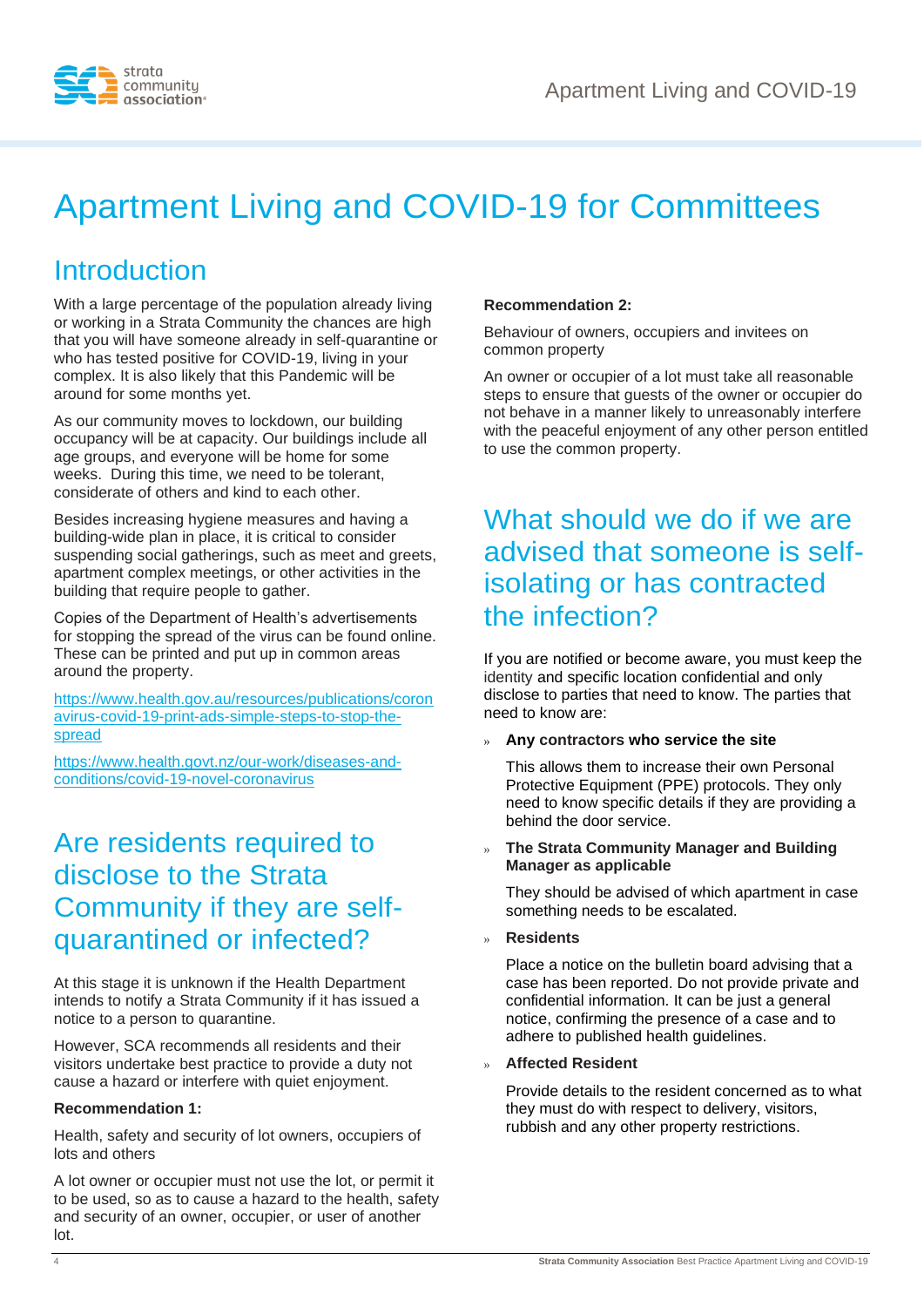

## What should we do about complaints?

Enforcing the Rules is a Committee responsibility but during extreme circumstances such as these, where building occupancy will be at maximum and everyone living in close quarters a Committee should act reasonably and consider carefully practical solutions to keep community harmony.

Some Rule enforcement like drying the washing on the balcony, tolerance of "quiet enjoyment" and pets may need to be relaxed. Common sense should be used.

### So, what does this mean for you as the Committee?

The Committee is the designated representative of all the owners (and by default residents) that live in your development. You are responsible for the health and safety of your residents on behalf of the Strata Community.

At this stage there is very little published by the Health Department as to any specific obligations a building owner has when providing shelter to a person with or suspected to have COVID-19. However, the Government has introduced new containment measures for social distancing as well as for non-essential services that includes pools and gyms. Committees should now close all pools and gyms within Strata Communities.

SCA as the peak industry body for the strata industry has consulted with several professional organisations to develop this guide for Committees.

If you have a Building Manager request a copy of their Pandemic Management Plan.

If you do not have a Building Manager, you will together with your Strata Community Manager (if applicable), need to develop your own Pandemic Management Plan. To do this you will need to:

- Map your dependencies to understand where disruptions might impact your development. For example, greater parcel delivery, more visitors and impact of financial reserves.
- » Review the preparedness of your critical third parties (Fire, Pool, Cleaning, Waste removal etc.) as these services may be affected.
- » Create a communication platform to inform residents. This could be as simple as a daily or weekly bulletin in the lobby or using technology platforms.
- » List the common areas most at risk for contamination and put in a management strategy for each area. For example, some things to think about are:

You will remain responsible for management of contractors visiting the site; however you are advised to not directly approach contractors.

If you have a Strata Community Manager, they will continue to organise your Contractors via official work orders. It may be necessary to delay non-essential work/activities on-site, however this will be done in consultation with the Committee as and when required.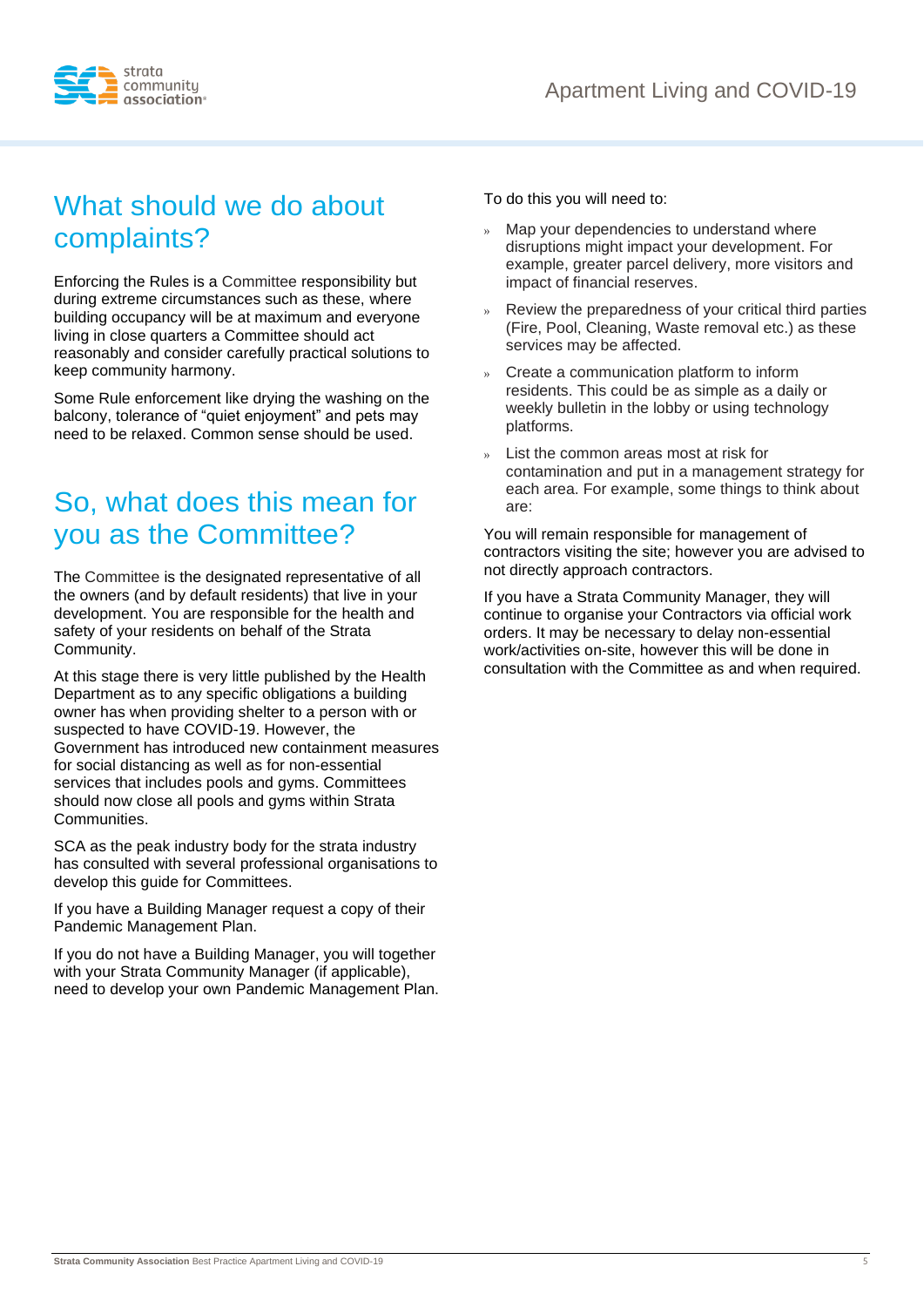



| <b>Risk Area</b>                                                                                 | <b>Risk Control</b>                                                                                                                                                                                                                                                                                                                                                                                                                                                                                                                      | <b>Action</b>                                                                                                                                                                                        |
|--------------------------------------------------------------------------------------------------|------------------------------------------------------------------------------------------------------------------------------------------------------------------------------------------------------------------------------------------------------------------------------------------------------------------------------------------------------------------------------------------------------------------------------------------------------------------------------------------------------------------------------------------|------------------------------------------------------------------------------------------------------------------------------------------------------------------------------------------------------|
| <b>POOL</b><br><b>Surface Contamination</b><br>Social Gathering<br>From 23/3/2020 close the pool | Inform users:<br>That use of pool is at their own risk<br>$\bullet$<br>To shower before use<br>$\bullet$<br>Stay in their apartment if they don't<br>$\bullet$<br>feel well.<br>Implement social distancing with<br>$\bullet$<br>other users<br>Sit on their own towels<br>$\bullet$<br>Wipe sweat with a disposable paper<br>$\bullet$<br>towel, dispose of correctly and wash<br>their hands after.<br>Exercise social distancing<br>Increase cleaning schedule<br>Consider closing the facilities; be guided<br>by Government advice. | Create a sign or multiple signs and<br>place around Pool area notifying<br>residents of established protocols<br>Notify residents of and reasons for<br>closure and affix signs advising of<br>same. |
| <b>BBQ &amp; COMMUNITY AREA</b>                                                                  | Increase cleaning schedule                                                                                                                                                                                                                                                                                                                                                                                                                                                                                                               | Authorise and arrange additional                                                                                                                                                                     |
| <b>Surface Contamination</b>                                                                     | Exercise social distancing                                                                                                                                                                                                                                                                                                                                                                                                                                                                                                               | cleaning regime.                                                                                                                                                                                     |
| Social Gathering                                                                                 | Consider closure of the facility                                                                                                                                                                                                                                                                                                                                                                                                                                                                                                         | Notify residents of protocols<br>established for use.                                                                                                                                                |
| From 23/3/2020 close the area                                                                    |                                                                                                                                                                                                                                                                                                                                                                                                                                                                                                                                          | And/or notify residents of and reasons<br>for closure, if this decision is made.<br>Affix signs to advise of protocols<br>established or closure of facility.                                        |
| <b>TOILET &amp; SHOWERS</b>                                                                      | Increase cleaning schedule                                                                                                                                                                                                                                                                                                                                                                                                                                                                                                               | Authorise and arrange additional                                                                                                                                                                     |
| <b>Surface Contamination</b>                                                                     | Exercise social distancing                                                                                                                                                                                                                                                                                                                                                                                                                                                                                                               | cleaning regime.                                                                                                                                                                                     |
| Social Gathering                                                                                 | Consider shutting down the facilities                                                                                                                                                                                                                                                                                                                                                                                                                                                                                                    | Notify residents of protocols<br>established and reason for same. Affix<br>signs in area of facility.                                                                                                |
| <b>LIFT ACCESS</b>                                                                               | Increase cleaning schedule                                                                                                                                                                                                                                                                                                                                                                                                                                                                                                               | Consider hand sanitizer in lobby,                                                                                                                                                                    |
| <b>Surface Contamination</b>                                                                     | Exercise social distancing                                                                                                                                                                                                                                                                                                                                                                                                                                                                                                               | request for the interest of all that it not<br>be removed.                                                                                                                                           |
| Social Gathering<br>From 23/3/2020 increased<br>social distancing requirements                   |                                                                                                                                                                                                                                                                                                                                                                                                                                                                                                                                          | Authorise and arrange additional<br>cleaning regime to at least daily or<br>more if high use and/or high infection<br>rate<br>Encourage residents to implement<br>social distancing requirements.    |
| <b>INTERCOM SYSTEM</b>                                                                           | Increase cleaning schedule                                                                                                                                                                                                                                                                                                                                                                                                                                                                                                               | Consider hand sanitizer in lobby,                                                                                                                                                                    |
| <b>Surface Contamination</b>                                                                     | Exercise social distancing                                                                                                                                                                                                                                                                                                                                                                                                                                                                                                               | request in interest of all that it not be<br>removed.                                                                                                                                                |
| Social Gathering                                                                                 |                                                                                                                                                                                                                                                                                                                                                                                                                                                                                                                                          | Authorise and arrange additional<br>cleaning regime.                                                                                                                                                 |
| From 23/3/2020 increased<br>social distancing requirements                                       |                                                                                                                                                                                                                                                                                                                                                                                                                                                                                                                                          |                                                                                                                                                                                                      |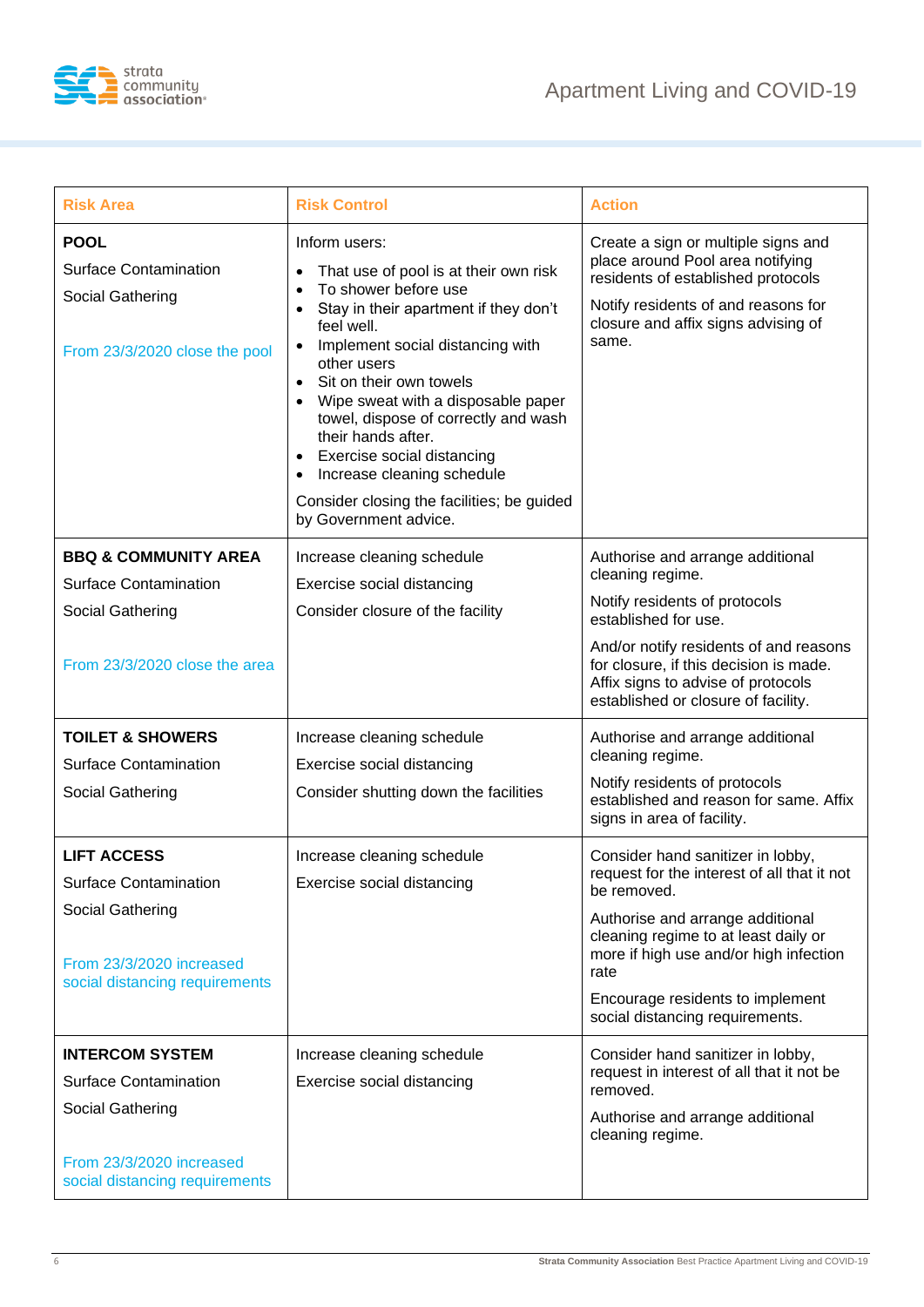

| <b>Risk Area</b>                                                         | <b>Risk Control</b>                                                                                                                                                                                                                                                | <b>Action</b>                                                                                                                                                                                                                                                                                                                                                        |
|--------------------------------------------------------------------------|--------------------------------------------------------------------------------------------------------------------------------------------------------------------------------------------------------------------------------------------------------------------|----------------------------------------------------------------------------------------------------------------------------------------------------------------------------------------------------------------------------------------------------------------------------------------------------------------------------------------------------------------------|
| <b>LAUNDRY AREAS</b><br><b>Surface Contamination</b><br>Social Gathering | Increase cleaning schedule<br>Mandatory hot wash                                                                                                                                                                                                                   | Create a sign or multiple signs and<br>place around Laundry to wash their<br>hands before and after using laundry<br>facility, to use detergent and hot water<br>wash and recommend using the dryer<br>to finish.                                                                                                                                                    |
| From 23/3/2020 increased<br>social distancing requirements               |                                                                                                                                                                                                                                                                    | Consider hand sanitizer in room,<br>request for the interest of all that it not<br>be removed.<br>Authorise and arrange additional<br>cleaning regime to at least daily or<br>more if high use and/or high infection<br>rate<br>Encourage residents to implement<br>social distancing requirements. A<br>booking system could be implemented<br>to regulate numbers. |
| <b>FRONT DOOR</b>                                                        | Increase cleaning schedule                                                                                                                                                                                                                                         | Authorise and arrange increased<br>cleaning regime; to at least daily or                                                                                                                                                                                                                                                                                             |
| <b>Surface Contamination</b><br>Social Gathering                         | Exercise social distancing                                                                                                                                                                                                                                         | more if high use and/or high infection<br>rate.                                                                                                                                                                                                                                                                                                                      |
|                                                                          |                                                                                                                                                                                                                                                                    | Encourage residents to implement<br>social distancing requirements.                                                                                                                                                                                                                                                                                                  |
| <b>DOOR HANDLES</b><br><b>Surface Contamination</b>                      | Increase cleaning schedule                                                                                                                                                                                                                                         | Authorise and arrange additional<br>cleaning to at least daily, or more if a<br>high use, are with increased risk of<br>higher infection rate.                                                                                                                                                                                                                       |
| <b>VENTILATION/AIR</b><br><b>CONDITIONING</b>                            | Check if HEPA filters, consider upgrade<br>if not                                                                                                                                                                                                                  | Review ventilation rates - increase<br>fresh air rates if possible.                                                                                                                                                                                                                                                                                                  |
| Airborne contaminants                                                    |                                                                                                                                                                                                                                                                    |                                                                                                                                                                                                                                                                                                                                                                      |
| <b>COMMITTEE MEETINGS</b>                                                | Exercise social distancing                                                                                                                                                                                                                                         | Notify Committee members of the                                                                                                                                                                                                                                                                                                                                      |
| Surface contaminants                                                     | Wipe down tables, chairs etc. before<br>and after use of committee meeting                                                                                                                                                                                         | protocols established and request they<br>comply.<br>Consider alternative meeting solutions<br>like Skype, ZOOM or telephone for<br>discussion then use email ballots to<br>capture decisions and create record.                                                                                                                                                     |
| Social Gathering                                                         | area                                                                                                                                                                                                                                                               |                                                                                                                                                                                                                                                                                                                                                                      |
| From 23/3/2020 increased<br>social distancing requirements               | Request a Committee Member not<br>attend if they have travelled overseas<br>recently, been in contact with someone<br>who has, or has been in contact with<br>someone who has contracted the virus<br>or is known to have symptoms or has<br>the virus themselves. |                                                                                                                                                                                                                                                                                                                                                                      |
|                                                                          | Consider alternative means of<br>communicating to make decisions.                                                                                                                                                                                                  |                                                                                                                                                                                                                                                                                                                                                                      |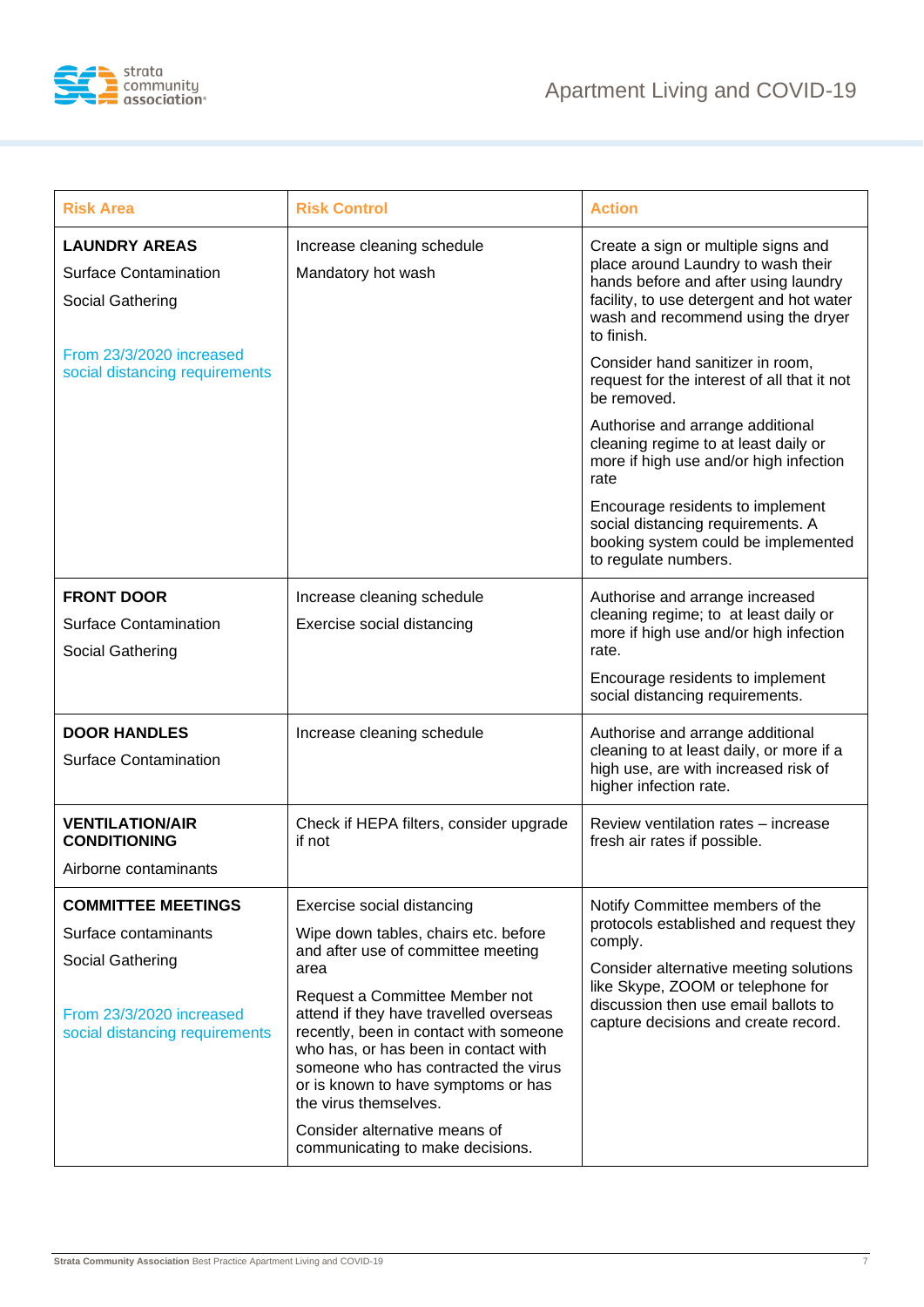

| <b>Risk Area</b>                                                                                                                  | <b>Risk Control</b>                                                                                                                                                                                                                                                                                                                                                                                                                                                   | <b>Action</b>                                                                                                                                                                                                                                                                                                                                                                                                                                                                                                       |
|-----------------------------------------------------------------------------------------------------------------------------------|-----------------------------------------------------------------------------------------------------------------------------------------------------------------------------------------------------------------------------------------------------------------------------------------------------------------------------------------------------------------------------------------------------------------------------------------------------------------------|---------------------------------------------------------------------------------------------------------------------------------------------------------------------------------------------------------------------------------------------------------------------------------------------------------------------------------------------------------------------------------------------------------------------------------------------------------------------------------------------------------------------|
| <b>GENERAL MEETINGS</b><br>Surface contaminants<br>Social Gathering<br>From 23/3/2020 increased<br>social distancing requirements | Exercise social distancing<br>Wipe down tables, chairs etc. before<br>and after use of meeting area.<br>Request Members not attend if they<br>have travelled overseas recently, been<br>in contact with someone who has, or<br>has been in contact with someone who<br>has contracted the virus or is known to<br>have symptoms or has the virus<br>themselves.<br>Consider alternative means of<br>communication and decision making.<br>Consider deferring meeting. | Notify all lot owners of protocols<br>established and request they comply.<br>Consider other solutions like Skype,<br>ZOOM, Voting on-line platforms, postal<br>ballots etc<br>Refer to Guidance note from Lavan<br>Legal regarding holding General<br>Meetings in the Covid Era.                                                                                                                                                                                                                                   |
| <b>PLUMBING</b>                                                                                                                   | Use of substitute paper products as<br>toilet paper eg Newspaper, tissues or<br>serviettes is to be discouraged<br>Potential blockages, increasing health<br>concerns and access to services                                                                                                                                                                                                                                                                          | Convey concerns to all residents of<br>potential problems and how it will<br>impact them and ask them to comply.<br>Notify contractors you will need to<br>engage to fix problems that arise.<br>There is a high risk to a plumber who<br>must clear blocked sewer pipe. Needs<br>to be advised if there is a positive<br>case.                                                                                                                                                                                     |
| <b>CONTRACTORS</b><br>Safe worksite                                                                                               | Responsibility to maintain a safe<br>worksite when contractors are engaged<br>to work on the common property.<br>Maintain social distancing from<br>contractors working on site.<br>Potential threat of coming into contact<br>with the virus.                                                                                                                                                                                                                        | Committee to avoid contact or<br>approaching trades persons when on<br>site.<br>Work orders to be issued by<br>Committee or OC management<br>company; continue to require Safe<br>Work Method Statements, which will<br>now include additional processes<br>including PPE and social distancing<br>measures.<br>Instruct all trades to operate as if<br>someone with COVID-19 resides on<br>site.<br>If the OC is notified of a person who<br>has tested positive to the virus all<br>contractors must be notified. |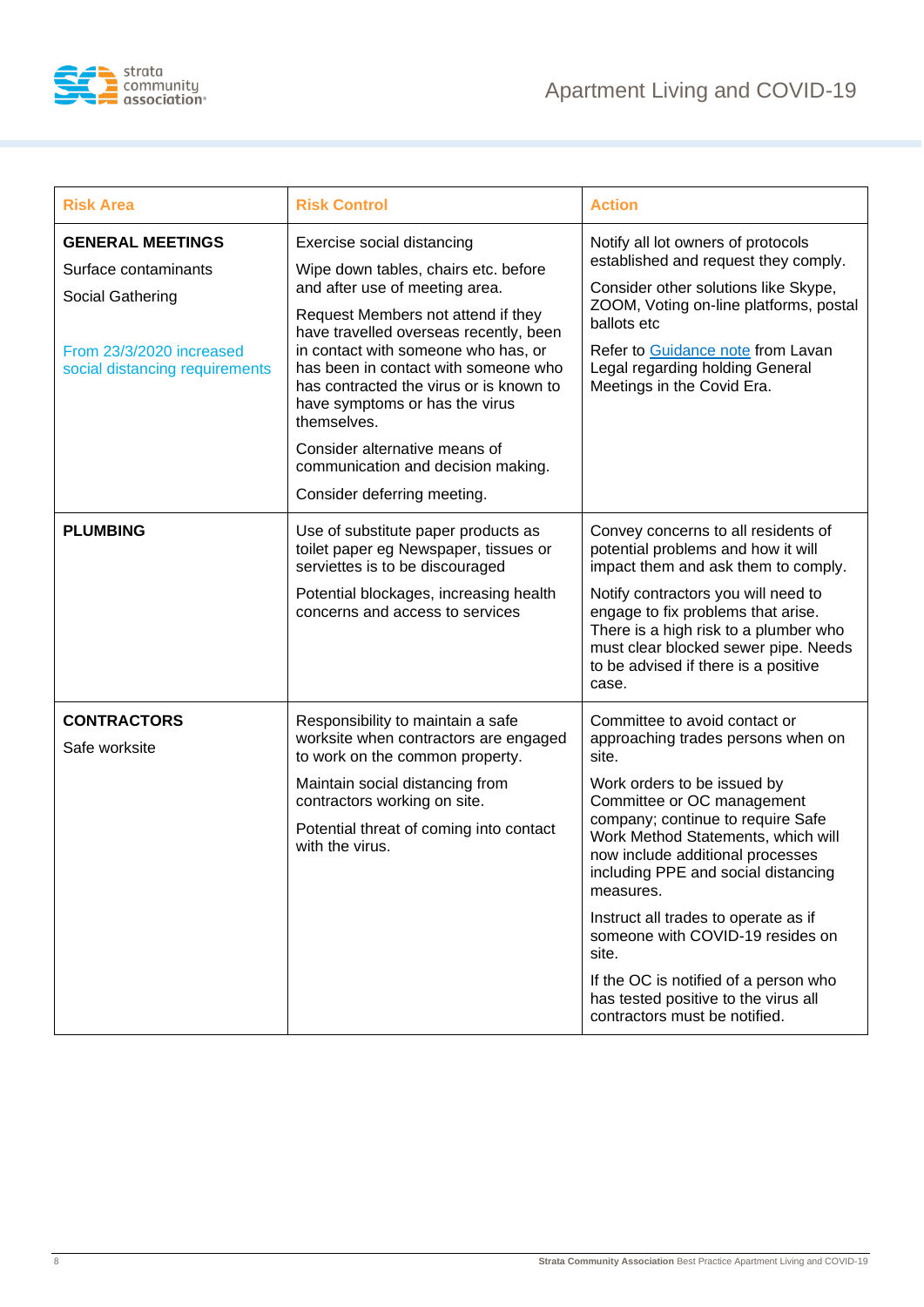

**SCA Ltd wish to acknowledge and thank SCA (VIC) for their contribution in the development of this best practice guideline.**

This publication is only a guide. Readers should make and rely on their own expert enquiries. No warranty is given about the accuracy of the material and no liability for negligence or otherwise is assumed by SCA, its servants or agents in any way connected with this publication.

© Strata Community Association 2020. The use of this publication is approved and recommended by SCA, which is the owner of the copyright. Unauthorised reproduction in whole or in part is an infringement of copyright.

*Please visit Government Websites for regular updates.*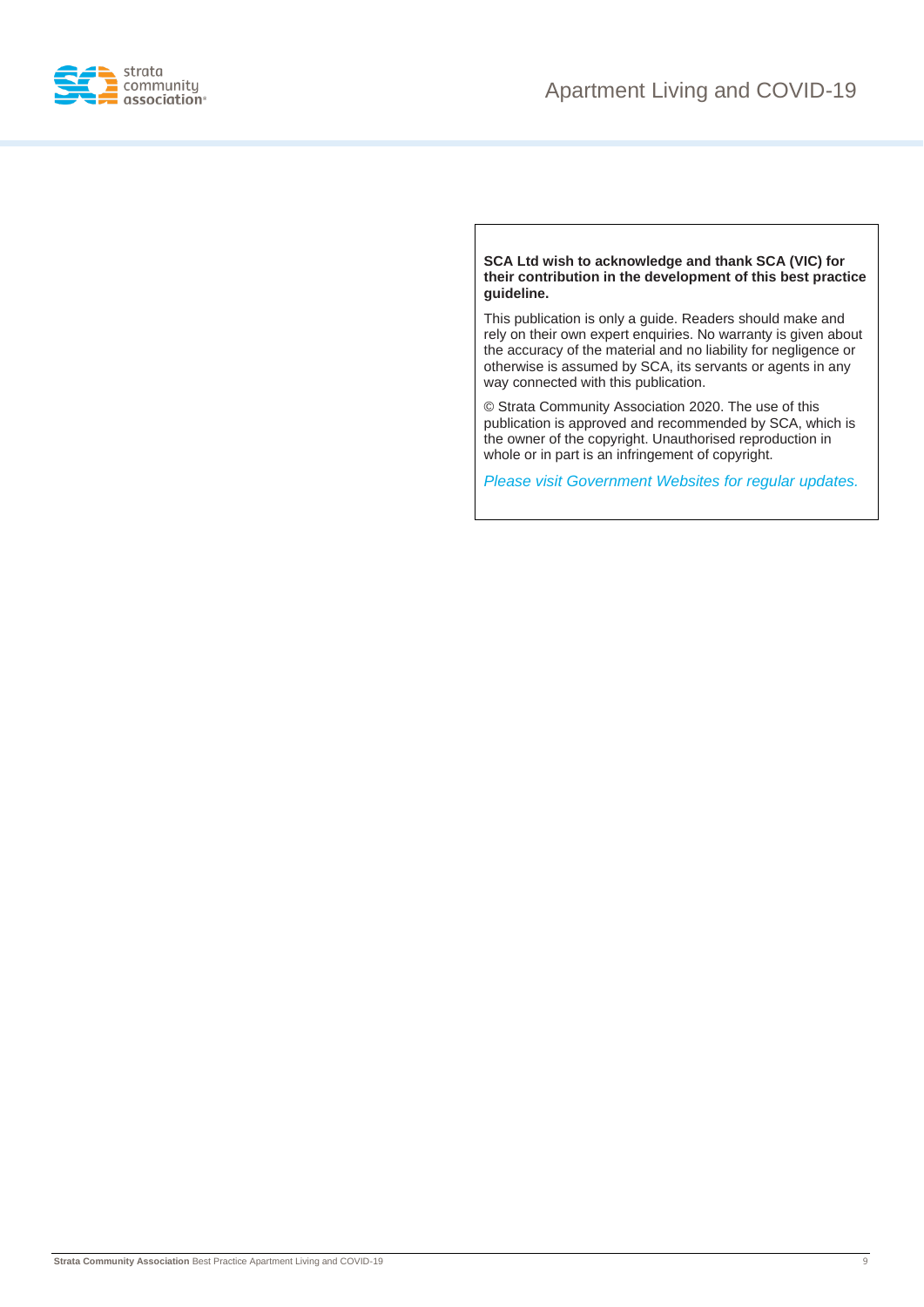

# Government Information – Useful Links

### **COVID-19 Government Updates**

These sites will link you to the latest Coronavirus news, updates and advice from government agencies

**Australian Government**

<https://www.australia.gov.au/>

**New Zealand Government**

<https://www.health.govt.nz/our-work/diseases-and-conditions/covid-19-novel-coronavirus>

<https://covid19.govt.nz/>

Find out what actions your local community, employers and organisations can take to help reduce the risk of infection and slow the spread of coronavirus:

#### **NSW**

<https://preview.nsw.gov.au/covid-19>

**VIC**

<https://www.dhhs.vic.gov.au/coronavirus>

**QLD**

<https://www.qld.gov.au/health/conditions/health-alerts/coronavirus-covid-19>

**WA**

<https://www.wa.gov.au/government/coronavirus-covid-19>

#### **ACT**

<https://health.act.gov.au/about-our-health-system/novel-coronavirus-covid-19>

**SA**

<https://www.sahealth.sa.gov.au/wps/wcm/connect/public+content/sa+health+internet>

#### **TAS**

[https://www.dhhs.tas.gov.au/publichealth/communicable\\_diseases\\_prevention\\_unit/infectious\\_diseases/coronavirus](https://www.dhhs.tas.gov.au/publichealth/communicable_diseases_prevention_unit/infectious_diseases/coronavirus)

NT

<https://coronavirus.nt.gov.au/>

#### **For up to date information on the Government's financial support for businesses:**

**Australia**

<https://treasury.gov.au/coronavirus>

**NZ**

<https://covid19.govt.nz/government-actions/financial-support>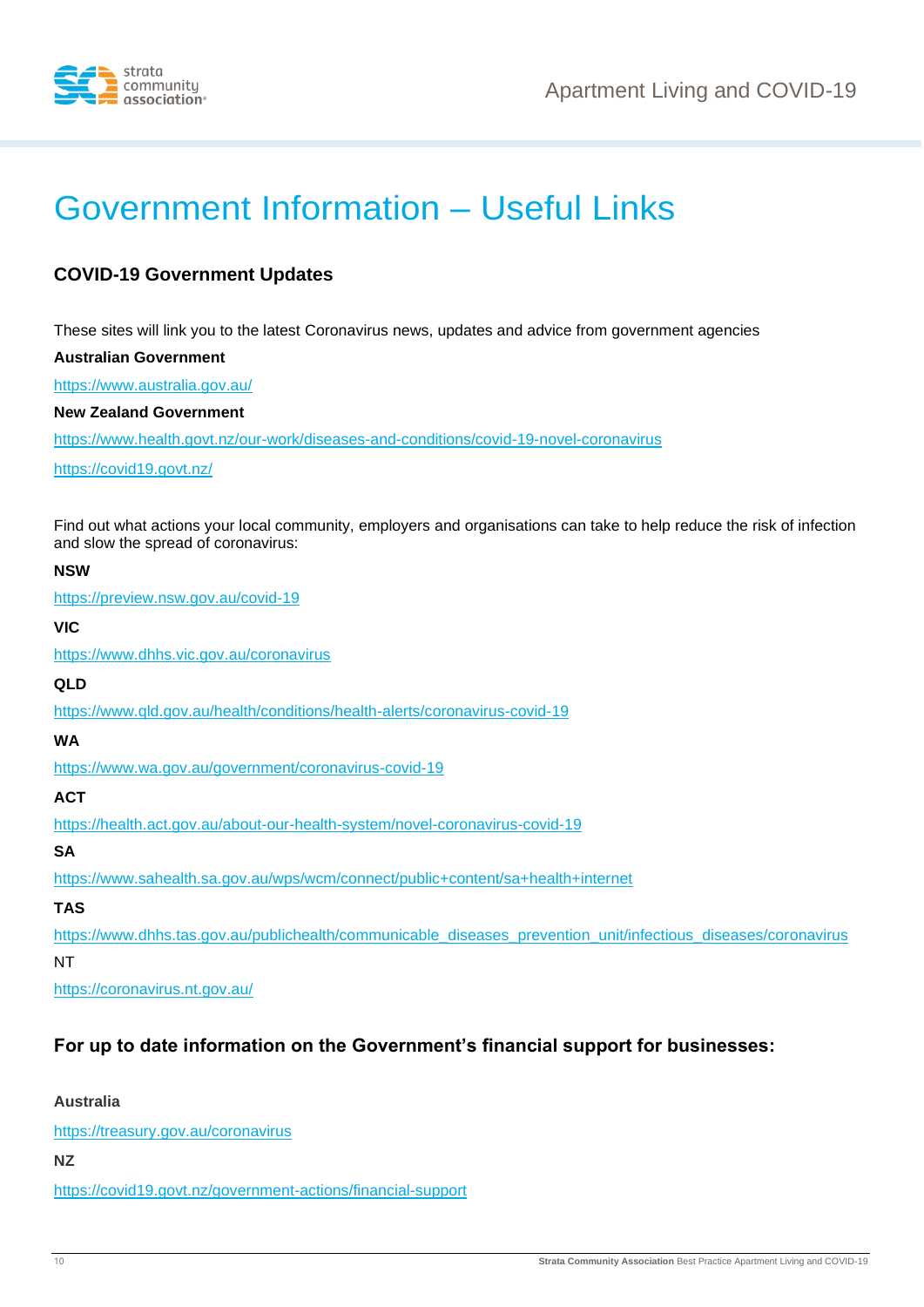

#### **Prime Minister Media Updates**

All federal government media releases, interviews and transcripts can be found here:

<https://www.pm.gov.au/media>

#### **Environmental cleaning and disinfection principles for COVID-19**

Information regarding routine environmental cleaning and good practice can be found [here.](https://www.health.gov.au/sites/default/files/documents/2020/03/environmental-cleaning-and-disinfection-principles-for-covid-19.pdf)

[https://www.health.gov.au/sites/default/files/documents/2020/03/environmental-cleaning-and-disinfection-principles-for](https://www.health.gov.au/sites/default/files/documents/2020/03/environmental-cleaning-and-disinfection-principles-for-covid-19.pdf)[covid-19.pdf](https://www.health.gov.au/sites/default/files/documents/2020/03/environmental-cleaning-and-disinfection-principles-for-covid-19.pdf)

#### **What you need to know about coronavirus (COVID-19)**

Find out what you need to know about the coronavirus [here.](https://www.health.gov.au/news/health-alerts/novel-coronavirus-2019-ncov-health-alert/what-you-need-to-know-about-coronavirus-covid-19#selfisolation-selfquarantine)

- [What is COVID-19](https://www.health.gov.au/news/health-alerts/novel-coronavirus-2019-ncov-health-alert/what-you-need-to-know-about-coronavirus-covid-19#what-is-covid19)
- [Symptoms](https://www.health.gov.au/news/health-alerts/novel-coronavirus-2019-ncov-health-alert/what-you-need-to-know-about-coronavirus-covid-19#symptoms)
- [How to seek medical attention](https://www.health.gov.au/news/health-alerts/novel-coronavirus-2019-ncov-health-alert/what-you-need-to-know-about-coronavirus-covid-19#how-to-seek-medical-attention)
- **[Testing](https://www.health.gov.au/news/health-alerts/novel-coronavirus-2019-ncov-health-alert/what-you-need-to-know-about-coronavirus-covid-19#testing)**
- [Self-isolation \(self-quarantine\)](https://www.health.gov.au/news/health-alerts/novel-coronavirus-2019-ncov-health-alert/what-you-need-to-know-about-coronavirus-covid-19#selfisolation-selfquarantine)
- [Protect yourself and others](https://www.health.gov.au/news/health-alerts/novel-coronavirus-2019-ncov-health-alert/what-you-need-to-know-about-coronavirus-covid-19#protect-yourself-and-others)
- [Social distancing](https://www.health.gov.au/news/health-alerts/novel-coronavirus-2019-ncov-health-alert/what-you-need-to-know-about-coronavirus-covid-19#social-distancing)
- [Who is most at risk](https://www.health.gov.au/news/health-alerts/novel-coronavirus-2019-ncov-health-alert/what-you-need-to-know-about-coronavirus-covid-19#who-is-most-at-risk)
- [How it spreads](https://www.health.gov.au/news/health-alerts/novel-coronavirus-2019-ncov-health-alert/what-you-need-to-know-about-coronavirus-covid-19#how-it-spreads)
- **[Resources](https://www.health.gov.au/news/health-alerts/novel-coronavirus-2019-ncov-health-alert/what-you-need-to-know-about-coronavirus-covid-19#resources)**